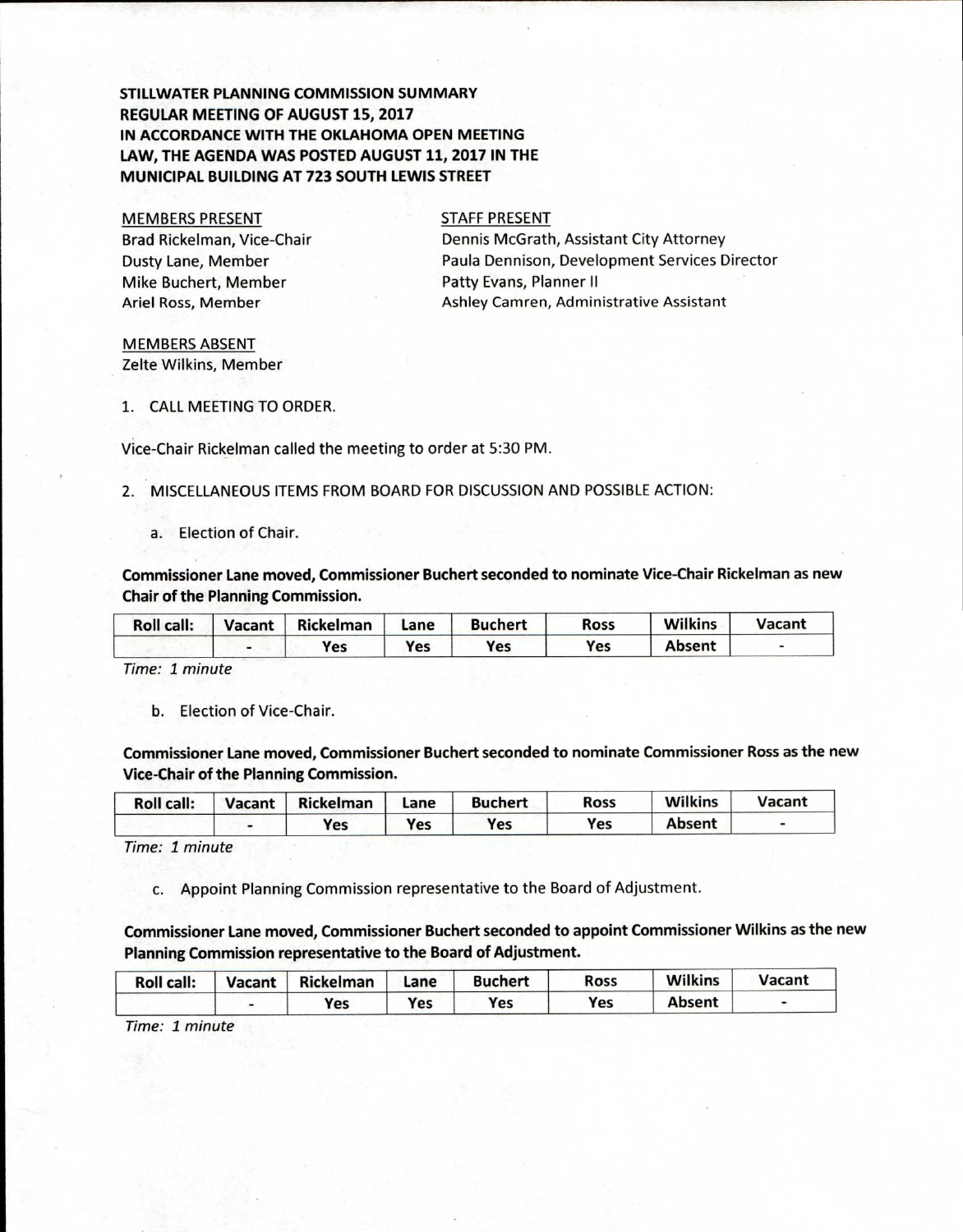Stillwater Planning Commission Meeting Summary Page 2 of 4 August 15, 2017

## 3. LAND USE ITEMS FOR DISCUSSION AND POSSIBLE ACTION:

a. Hatson, Beverly, **MAP AMENDMENT (REZONING) (P2.17.2215),** requesting review and approval of a Map Amendment to rezone property addressed as 1121 S. Western Road from RSS (Residential Single-Family Small-Lot) to 0 (Office). **Evans. This item was noticed and originally scheduled for the 08.01.2017 Planning Commission that was cancelled due to lack of a quorum.** 

Patty Evans, Planner II, presents staff's report and findings. Patty states that the property is for sale and the owner of the current home on the lot called to express interest in what would go here in the future due to the location and size of the property.

Patty states that she got a call from a neighbor of this property who spoke to other neighbors and expressed concerns regarding storm water, safety, and increased traffic. Patty advised the citizen on the regulations for controlling these issues which seemed to satisfy the citizen's concerns. Patty states that the citizen is not present at this Planning Commission meeting and, therefore, assumes that she answered all of the citizen's questions.

Patty asks if there are any questions; none respond.

Chair Rickelman opens the public hearing and asks if there is anyone who would like to speak in favor of the proposed Map Amendment; none respond. Chair Rickelman asks if there is anyone who would like to speak in opposition; none respond.

Chair Rickelman closes the public hearing and asks for staff's alternatives.

Patty presents alternatives, which are:

- 1. Accept findings and recommend that the City Council approve the proposed map amendment as presented.
- 2. Find that the map amendment is not an appropriate use for the property based upon the impacts to the surrounding vicinity and do not recommend that the City Council approve the map amendment.
- 3. Find that additional information or discussion is needed prior to making a recommendation and table the request to a certain date.

Chair Rickelman asks if there is any discussion among the Commissioners; none respond.

**Commissioner Buchert moved, Commissioner Lane seconded to accept findings and recommend that the City Council approve the proposed Map Amendment as presented.** 

| <b>Roll call:</b> | Vacant | <b>Rickelman</b> | Lane | <b>Buchert</b> | <b>Ross</b> | <b>Wilkins</b> | Vacant |
|-------------------|--------|------------------|------|----------------|-------------|----------------|--------|
|                   |        | Yes              | Yes  | Yes            | Yes         | Absent         |        |

Time: 5 minutes

b. Health Systems of Oklahoma, LLC, **MAP AMENDMENT (REZONING) (PZ.17.2218),** requesting review and approval of a Map Amendment to rezone property addressed as 1215 S. Western Road from RSS (Residential Single-Family Small-Lot) to 0 (Office). **Evans. This item was noticed and originally scheduled for the 08.01.2017 Planning Commission that was cancelled due to lack of a quorum.**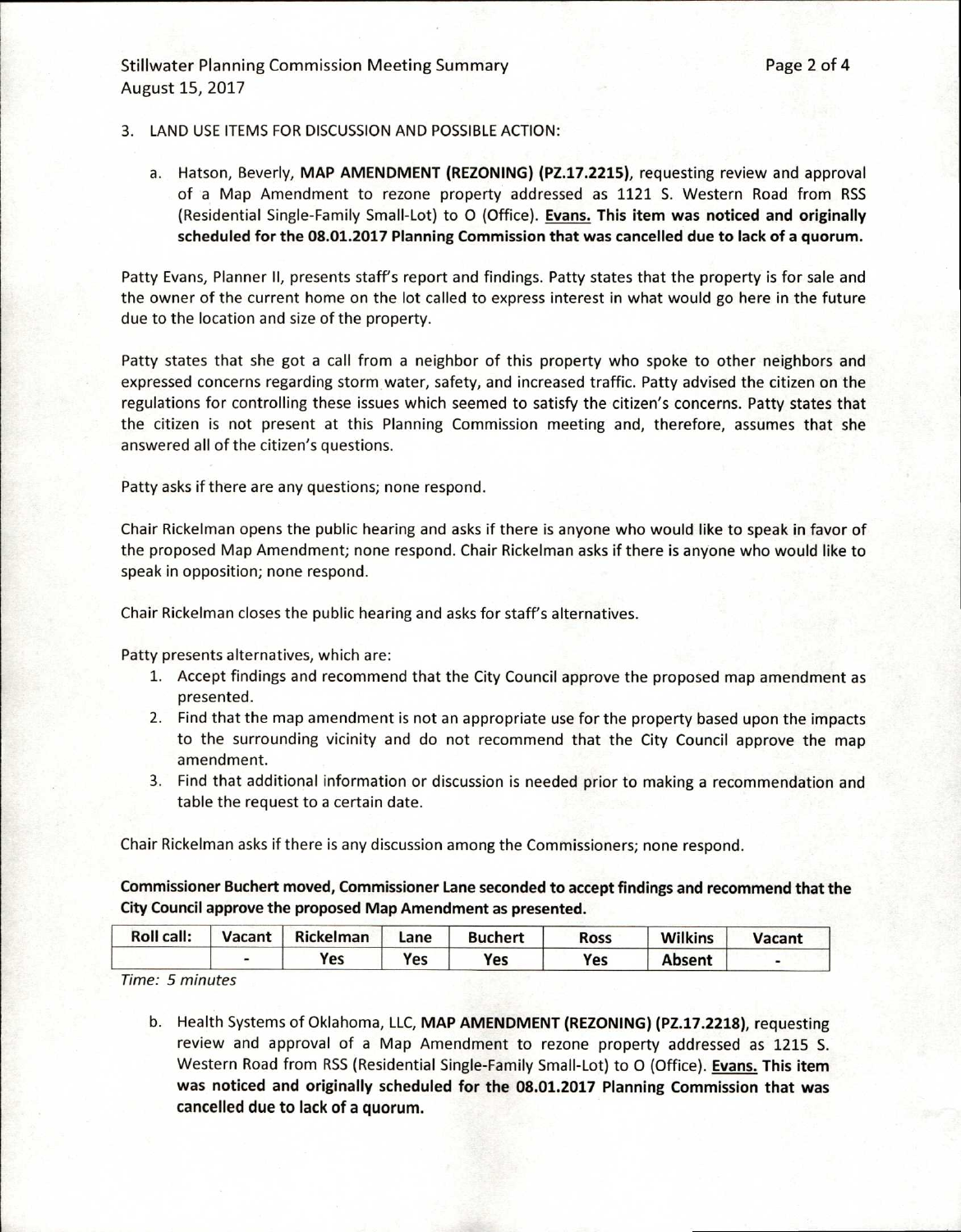Patty Evans, Planner II, presents staff's report and findings.

Patty asks if there are any questions; none respond.

Chair Rickelman asks if there is anyone who would like to speak in favor of the proposed Map Amendment; none respond. Chair Rickelman asks if there is anyone who would like to speak in opposition; none respond.

Chair Rickelman closes the public hearing and asks for staff's alternatives.

Patty presents alternatives, which are:

- 1. Accept findings and recommend that the City Council approve the proposed map amendment as presented.
- 2. Find that the map amendment is not an appropriate use for the property based upon the impacts to the surrounding vicinity and do not recommend that the City Council approve the map amendment.
- 3. Find that additional information or discussion is needed prior to making a recommendation and table the request to a certain date.

Commissioner Buchert moved, Vice-Chair Ross seconded to accept findings and recommend the City Council **approve the proposed Map Amendment as presented.** 

| <b>Roll call:</b> | Vacant | Rickelman | Lane | Buchert | Ross | <b>Wilkins</b> | Vacant |
|-------------------|--------|-----------|------|---------|------|----------------|--------|
|                   |        | Yes       | Yes  | Yes     | Yes  | <b>Absent</b>  |        |

Time: 3 minutes

3. APPROVAL OF THE MEETING SUMMARY FOR DISCUSSION AND POSSIBLE ACTION:

a. Approval of the regular meeting summary of July 18, 2017.

Commissioner Buchert moved, Vice-Chair Ross seconded to approve the regular meeting summary of July **18, 2017.** 

| <b>Roll call:</b> | Vacant | Rickelman | Lane | <b>Buchert</b> | <b>Ross</b> | <b>Wilkins</b> | Vacant |
|-------------------|--------|-----------|------|----------------|-------------|----------------|--------|
|                   |        | Yes       | Yes  | Yes            | Yes         | Absent         |        |

Time: 1 minute

4. MISCELLANEOUS ITEMS FROM STAFF FOR DISCUSSION AND POSSIBLE ACTION:

a. Next Planning Commission meeting September 05, 2017.

5. ADJOURNMENT

ADJOURNMENT. This regular meeting of the Stillwater Planning Commission was called for adjournment by Commissioner Buchert, seconded by Commissioner Lane at approximately 5:41 PM on August 15, 2017 with all members present in agreement, the next regularly scheduled meeting will be held September 05, 2017 at 5:30 p.m. in the City Commission Hearing Room, Municipal Building, 723 S. Lewis Street.